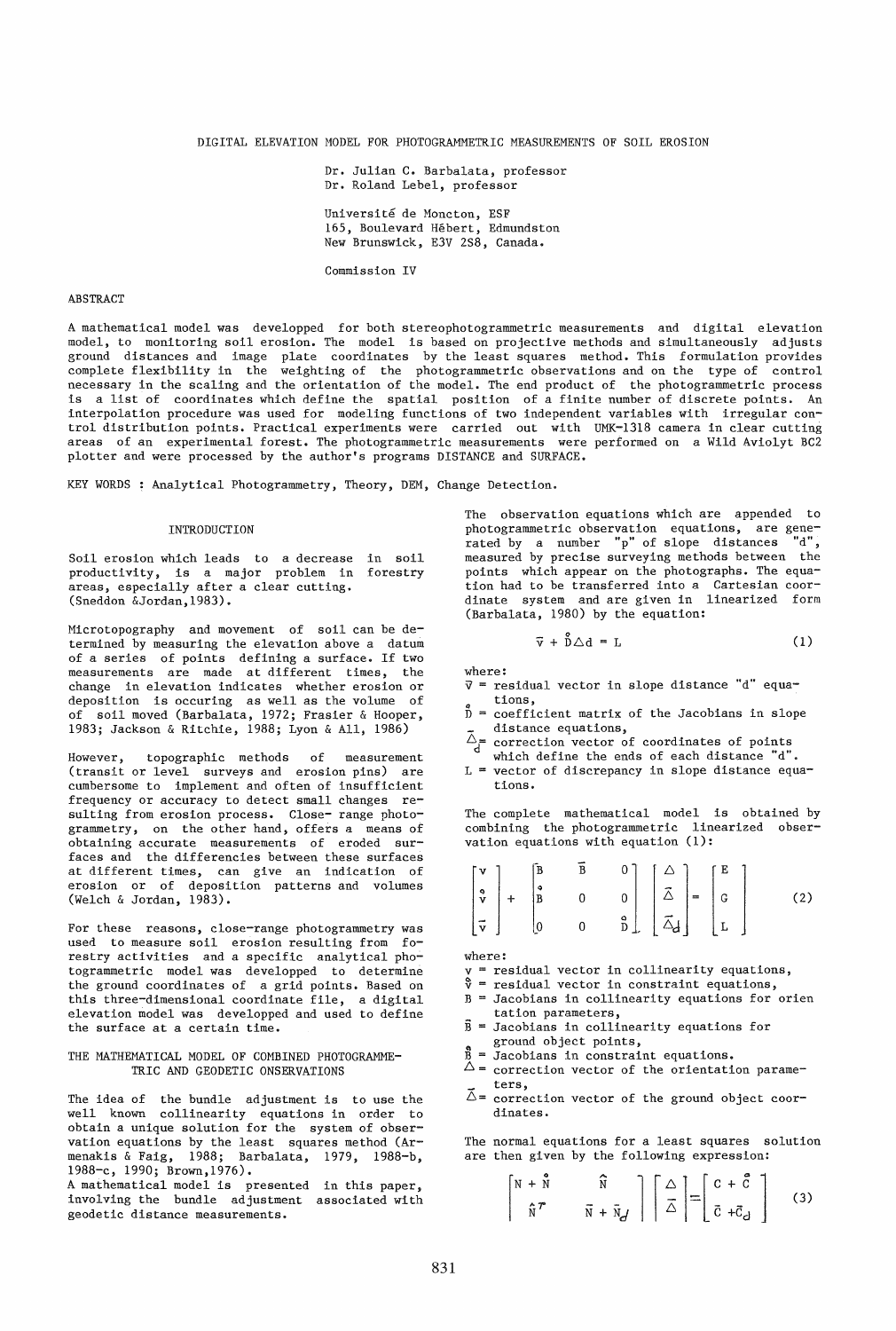The correction vector  $\Delta$  with dimensions 3nxl is defined by two components:<br> $\bar{\Delta}d$  with dimensions  $6px$  $\overline{\triangle}$ d with dimensions 6pxl and<br> $\overline{\triangle}$ f with dimensions (3n-6p)x with dimensions  $(3n-6p)x1$ The coordinate corrections of the points included in  $\Delta$  vector involve the contribution of observations of geodetic distances to photogrammetric observations of the end points of distance "p",<br>whereas the  $\Delta f$  vector is concerned with  $(n-2p)$ 

1y. In the case of correlated observations,  $\vec{N}_d$  is a full matrix which implies to invert a (6px6p) matrix and a number of  $n-2p$  matrices with  $(3x3)$  dimensions.

points which were observed only photogrammetrical

If the geodetic distance observations are considered as uncorre1ated, then one can simplify the inversion of  $\overrightarrow{N}$  +  $\overrightarrow{N}$ *d* matrix. This operation is reduced to the inversion of a number of p matrices with dimensions (6x6).

By virtue of the structure of  $\vec{D}, \vec{\triangle}$ ,  $\vec{W}$  and L, the normal equations can be expressed in the expanded form:

$$
\overline{N}_d = \text{Diag} \quad (\overline{N}_d, \overline{N}_d, \dots, \overline{N}_d)
$$
\n
$$
(6x6) \quad (6x6) \quad (6x7)
$$
\n
$$
\overline{C}_d = \begin{bmatrix} \overline{C}_d & \overline{C}_{d_2} & \dots & \dots & \overline{C}_{d_p} \\ \overline{C}_{d_1} & \overline{C}_{d_2} & \dots & \dots & \overline{C}_{d_p} \end{bmatrix}^T
$$
\n
$$
(\overline{N} = \text{Diag} \quad (\overline{N}_d, \overline{N}_2, \dots, \dots, \overline{N}_p)
$$
\n
$$
(1x1) \quad (1x1) \quad (1x1)
$$
\n
$$
(1x2)
$$

in which:

 $\vec{N}_d\ell = \vec{D}\vec{\ell}$   $\vec{W}\ell$   $\vec{D}\ell$ <br>
(6x6) (6x1) (1x1) (1x6)  $\overline{C}_c$ **{** =  $\overline{D}_c^T$   $\overline{W}_c$  L<sub>{</sub><br>(6xl) (6xl) (1xl) (1xl)  $\bar{w}_{\ell} = 1/\sqrt{c^2}d\ell$ 

The solution of the equation system is given by:

$$
\Delta = \left[ (N + \stackrel{\circ}{N}) - (\stackrel{\circ}{N} + \stackrel{\circ}{N})^{-1} \stackrel{\circ}{N}^T \right]^{-1} \star
$$
  
\n(6mx1)  
\n
$$
* \left[ (G + \stackrel{\circ}{C}) - \stackrel{\circ}{N} (\stackrel{\circ}{N} + \stackrel{\circ}{N})^{-1} (\stackrel{\circ}{C} + \stackrel{\circ}{C} - \stackrel{\circ}{N}) \right]
$$
  
\n(5)  
\n(6mx1)  
\n(6mx3n)  
\n(3nx1)

Once the vector of exterior orientation parameters  $\triangle$  has thus been obtained, the vector of ground point coordinates can be computed from:

$$
\overrightarrow{\Delta} = \begin{bmatrix} \overrightarrow{N} + \overrightarrow{N}d \\ (3nx3n) \end{bmatrix}^{-1} \begin{bmatrix} \overrightarrow{C} + \overrightarrow{C}d \\ (3nx1) \end{bmatrix} - \begin{bmatrix} \overrightarrow{N} + \overrightarrow{N}d \\ (3nx3n) \end{bmatrix}^{-1} \begin{bmatrix} \overrightarrow{N} + \overrightarrow{N} & \Delta \\ (3nx6m)(6mx1) \end{bmatrix}
$$
\n(6)

o By virtue of the block diagona1ity of N + Nand  $\bar{N}$  +  $\bar{N}$  d matrices, each distance "d $\bar{\ell}$  and each point "j" can be treated independently after the evaluation of  $\triangle$  vector:

$$
\triangle = \begin{bmatrix} S_{T} + N \\ (6mx1) \end{bmatrix}^{-1} \begin{bmatrix} C T_{+}^{0} \\ (6mx1) \end{bmatrix}
$$
 (7)

For each distance "1" the  $\tilde{\triangle}$ devector solution is:

$$
\widehat{\triangle} d\left\{ = \begin{bmatrix} \overrightarrow{N} + \overrightarrow{N} & \overrightarrow{d} \\ \overrightarrow{N} + \overrightarrow{N} & \overrightarrow{d} \end{bmatrix} \begin{bmatrix} \overrightarrow{C} + \overrightarrow{C} & \overrightarrow{d} \\ \overrightarrow{C} + \overrightarrow{C} & \overrightarrow{d} \end{bmatrix} - \begin{bmatrix} \overrightarrow{N} + \overrightarrow{N} & \overrightarrow{d} \\ \overrightarrow{C} & \overrightarrow{C} & \overrightarrow{C} \end{bmatrix} \begin{bmatrix} \overrightarrow{A} & \overrightarrow{C} & \overrightarrow{C} \\ \overrightarrow{C} & \overrightarrow{C} & \overrightarrow{C} \end{bmatrix} \tag{8}
$$

For each point "j", the  $\overrightarrow{\Delta}$ j vector solution is:

$$
\overline{\Delta} \mathbf{j} = \overline{\mathbf{N}} \mathbf{j}' \overline{\mathbf{G}} \mathbf{j} - \mathbf{Q}_1 \Delta \tag{9}
$$

for  $j = (2p+1, 2p+2, \ldots, n)$ where:

p *<sup>n</sup>*  $S_{\tau} = \sum_{i=1}^{n} S_{i}^{2} \{-1, 2\} + \sum_{j=2p+1}^{n} S_{j}^{2}$ <br>
(6mx6m) 1=1 (6mx6m) j=2p+1 (6mx6m)  $\hat{C}_T = \sum_{i=1}^{p} \hat{C}_2 f_i, 2f + \sum_{j=2p+1}^{n} \hat{C}_j$ <br>
(6mx1) 1=1 (6mx1) j=2p+1 (6mx1)

Because each distance " $d\ell$ " is defined by two end points: 21-1 and 21, it results the following normal coefficient equation matrix:

$$
S_{2}\ell_{-1,2}\ell = (N_{2}\ell_{-1}+N_{2}\ell)^{-1}\Omega_{2}\ell_{-1,2}\ell \int_{(\text{6mx6})}^{N_{2}\ell_{-1,2}\ell} \left[\begin{array}{cc} \hat{N}_{2}\ell_{-1,2}\ell & +\bar{N}_{-1}\ell \\ \hat{N}_{2}\ell_{-1,2}\ell & (\text{6mx6}) \end{array}\right]^{-(N_{2}\ell_{-1,2})} (\text{6x6})^{-(N_{2}\ell_{-1,2})} \tag{10}
$$

$$
\hat{C}_{2}\ell_{-1,2}\ell = (\hat{C}_{2}\ell_{-1}+\hat{C}_{2}\ell) - (\text{6mx1})
$$
\n
$$
(\text{6mx1})^2 = (\hat{C}_{2}\ell_{-1}+\hat{C}_{2}\ell) - (\text{6mx2})^2 = (\hat{C}_{2}\ell_{-1,2}\ell_{-1,2}\ell_{-1,2}\ell_{-1,2}\ell_{-1,2}\ell_{-1,2}\ell_{-1,2}\ell_{-1,2}\ell_{-1,2}\ell_{-1,2}\ell_{-1,2}\ell_{-1,2}\ell_{-1,2}\ell_{-1,2}\ell_{-1,2}\ell_{-1,2}\ell_{-1,2}\ell_{-1,2}\ell_{-1,2}\ell_{-1,2}\ell_{-1,2}\ell_{-1,2}\ell_{-1,2}\ell_{-1,2}\ell_{-1,2}\ell_{-1,2}\ell_{-1,2}\ell_{-1,2}\ell_{-1,2}\ell_{-1,2}\ell_{-1,2}\ell_{-1,2}\ell_{-1,2}\ell_{-1,2}\ell_{-1,2}\ell_{-1,2}\ell_{-1,2}\ell_{-1,2}\ell_{-1,2}\ell_{-1,2}\ell_{-1,2}\ell_{-1,2}\ell_{-1,2}\ell_{-1,2}\ell_{-1,2}\ell_{-1,2}\ell_{-1,2}\ell_{-1,2}\ell_{-1,2}\ell_{-1,2}\ell_{-1,2}\ell_{-1,2}\ell_{-1,2}\ell_{-1,2}\ell_{-1,2}\ell_{-1,2}\ell_{-1,2}\ell_{-1,2}\ell_{-1,2}\ell_{-1,2}\ell_{-1,2}\ell_{-1,2}\ell_{-1,2}\ell_{-1,2}\ell_{-1,2}\ell_{-1,2}\ell_{-1,2}\ell_{-1,2}\ell_{-1,2}\ell_{-1,2}\ell_{-1,2}\ell_{-1,2}\ell_{-1,2}\ell_{-1,2}\ell_{-1,2}\ell_{-1,2}\ell_{-1,2}\ell_{-1,2}\ell_{-1,2}\ell_{-1,2}\ell_{-1,2}\ell_{-1,2}\ell_{-1,2}\ell_{-1,2}\ell_{-1,2}\ell_{-1,2}\ell_{-1,2}\ell_{-1,2}\ell_{-1,2}\ell_{-1,2}\ell_{-1,2}\ell_{-1,2}\ell_{-1,2}\ell_{-1,
$$

and for each stereotriangulated point (j=2p+1, 2p+2, .....n), the corresponding matrices:

$$
S_j = N_j - R_j; \t R_j = N_j - Q_j
$$
  
\n
$$
Q_j = \overline{N}_j^{-1} \widehat{N}_j^T; \t \widehat{C}_j = \widehat{C}_j - Q_j^T \widehat{C}_j
$$
\n(11)

Finally, to evaluate the  $\bar{\triangle}$ dfcorrection vector which corresponds to end points of each geodetic measured distance  $df$ , it is necessary to consider the following matrices and vectors:

 $\sim$ 

$$
\begin{bmatrix}\n\overline{N} + \overline{N}d\ell \\
(6x6)\n\end{bmatrix} = \begin{bmatrix}\n\overline{N} & 2\ell - 1 & 2\ell + \overline{N}d\ell \\
(6x6)\n\end{bmatrix}
$$
\nwith:  
\n
$$
\begin{bmatrix}\n\overline{N} & 2\ell - 1 & 2\ell \\
(6x6)\n\end{bmatrix} = \text{Diag} \begin{bmatrix}\n\overline{N} & 2\ell - 1 & \overline{N} & 2\ell \\
(6x6)\n\end{bmatrix}
$$
\nand  
\n
$$
\begin{bmatrix}\n\overline{C} + \overline{C}d\ell \\
(6x1)\n\end{bmatrix} = \begin{bmatrix}\n\overline{C} & 2\ell - 1 & 2\ell + C & d\ell \\
(6x1)^2 & (6x1)^2\n\end{bmatrix}
$$
\nwith  
\n
$$
\begin{bmatrix}\n\overline{C} & 2\ell - 1 & 2\ell \\
(6x1)^2 & (3x1)^2 & (3x1)\n\end{bmatrix}^T
$$

<sup>A</sup>computer program called DISTANCE was deve10pped and its formulation is based on the principle of olservation equations, as described in the above paragraph.

# THE MATHEMATICAL MODEL OF DEM

The development of mathematical models that predict soil erosion and deposition on three-dimensional catchments also requires techniques that can measure distributed soil movement in order to test and to verify the model. In the case of water erosion risk, the most popular predictive model is the universal soil loss equation (USLE):

$$
A = RKLSCP \tag{13}
$$

where:

- A is the average annual soil loss per unit area  $(in$  tonnes/ha),
- R is a measure of the erosivity of the rain fall or the surface runoff in a given region,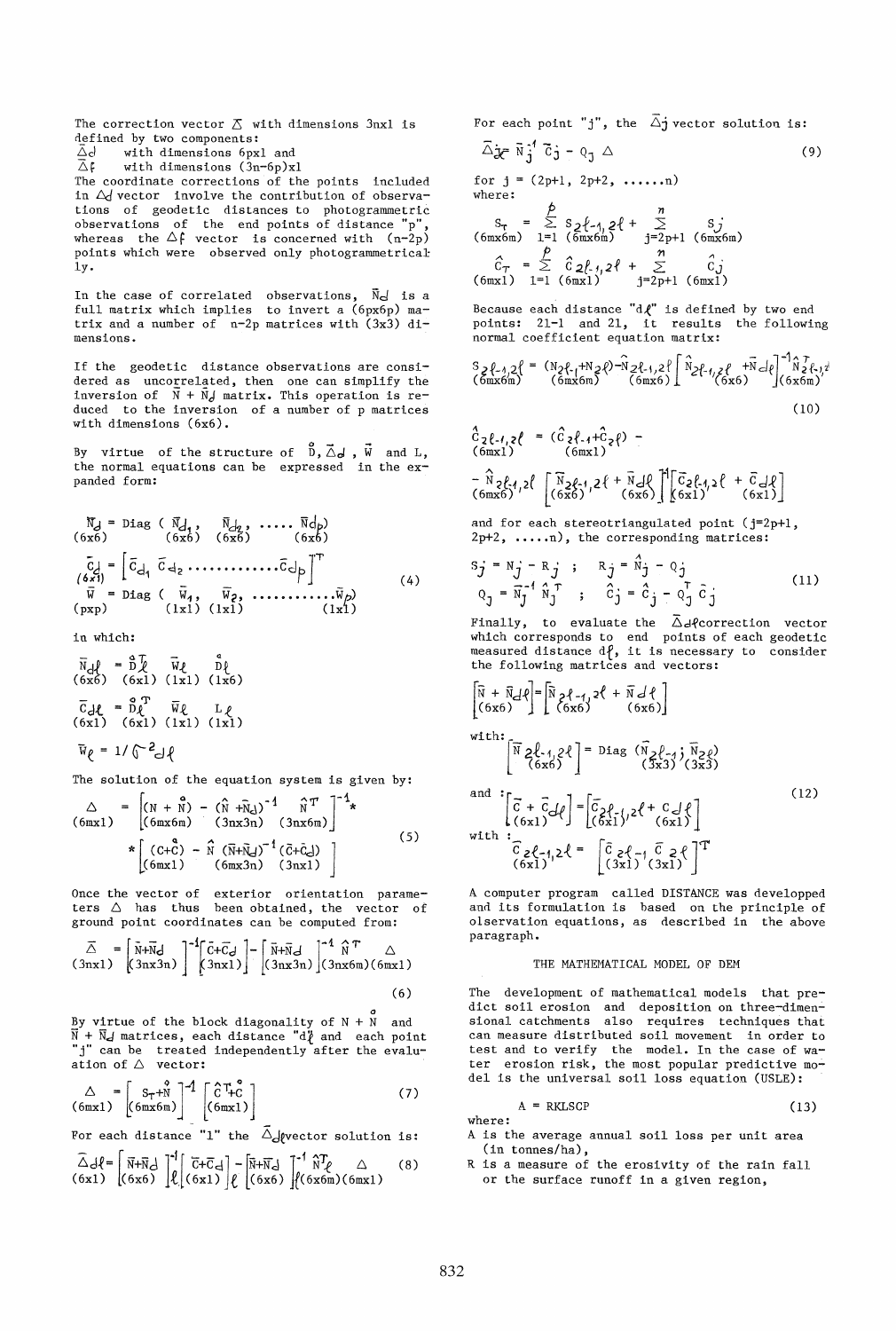- K is the inherent erodibility of a particular soil,
- L is a dimensionless slope-length factor,
- S is a dimensionless slope-steepness factor,
- C accounts for the effects of land management, P reflects specialized soil conservation practices.

For a particular soil landform class, a characteristic slope length is computed from a digital elevation model (DEM). The use of DEM data to generate the L, S factor values, is an essential component to evaluate equation (13).

The developments in analytical photogrammetric methods have resulted in the increasing availability of digital elevation data and use of DTM in various engineering planing and design (Balce, 1987; Barbalata, 1988; Barbalata and Lebel, 1991; Wong and Siyam, 1983). The aim of this chapter is to elaborate a mathematical model for the determination of surface relief and elevation.

The major steps of this investigation are:

(a) Generate a grid pattern with different spacing (generally d/3) where "d" is the average distance between neighbouring points stereotriangulated by the method described in the precedent part, respectively:

$$
d = \frac{1}{s} \sum_{i=1}^{s} d_i
$$

where s is the total number of considered distances. (f) In accord with (Jancaitis and Junkins, 1973)

(b) Devide the surface in zones of approximately even slopes and a number of n=4 •• 8 control points which were stereotriangulated.

(c) Determine from spatial coordinates of control points the characteristic coefficients of the eqution of the plane:

$$
Z = a + bX + cY \tag{14}
$$

where  $\bar{x}_j$  ,  $\bar{y}_j$  control point coordinates are the reduced coordinates to the center of the zone "c" with the coordinates  $X_c$ ,  $Y_c$ , respectively:

$$
\vec{x}_j = x_j - x_c; \quad \vec{Y}_j = Y_j - Y_c
$$
  
\n
$$
r_j^2 = \vec{x}_j^2 + \vec{Y}_j^2; \quad (j = 1, 2 \dots n; \quad n = 4...8)
$$

The general system of error equations can be expressed in matrix form as:

AU -  $Z = V$ ,

where:

$$
\begin{pmatrix}\nA & = \begin{bmatrix}\n1 & \overline{x}_1 & \overline{x}_1 \\
1 & \overline{x}_2 & \overline{x}_2 \\
1 & \overline{x}_3 & \overline{x}_3\n\end{bmatrix}, & \begin{bmatrix}\nU & = \begin{bmatrix}\nA & b & c\n\end{bmatrix}^T;\n\end{pmatrix}
$$
\n
$$
\begin{bmatrix}\nZ_1\n\end{bmatrix}, & \begin{bmatrix}\nV_1\n\end{bmatrix}
$$
\n(15)

$$
\begin{bmatrix} Z \\ Z \\ \vdots \\ Z \\ Z \end{bmatrix} \begin{bmatrix} 24 \\ Z \\ \vdots \\ Z \end{bmatrix} \begin{bmatrix} 24 \\ 1 \\ 1 \\ 1 \end{bmatrix} \begin{bmatrix} 24 \\ 1 \\ 1 \end{bmatrix} \begin{bmatrix} 24 \\ 1 \\ 1 \end{bmatrix}
$$

The system of normal equations formed from weighted independent observations is solved by least squares:

$$
U = N^{-4} C
$$
 where: (16)  
(3x1) (3x3) (3x1)

 $\overline{\text{A}}$ WZ; W =Diag(W<sub>1</sub>,W<sub>2</sub>,...W<sub>n</sub>)<br>(nxn)  $N = A^T W A;$  $C$ <br>(3x1)  $(3x3)$ 

$$
W = 1/\bar{r}_J^2
$$

Because the normal equations operating on a common parametric vector are additive,one can write:

$$
N = \sum_{j=1}^{n} N_j; \tC = \sum_{j=1}^{n} C_j; \tN_j = A_j^T W_j A_j
$$
  
(3x3) (3x3) (3x1) (3x1) (3x3)  

$$
C_j = A_j^T W_j Z_j
$$
 (17)

(d) Determine the predicted reference variance from:  $\sim$ 

$$
\sqrt{x^2} = \frac{v^2 + v^2}{f}; \quad f = n-3 \quad \text{where in} \quad (18)
$$
  

$$
v^T w v = \sum_{j} v_j^2 w_j; \quad v_j = A_j U = Z_j
$$

(e) Generate the digital elevation data on the grid pattern using the equation:

$$
Z_{\dot{L}_i,k} = a + b\bar{X}_{\dot{L}_i,k} + c\bar{Y}_{\dot{L}_i,k}
$$
 (19)

where both" $b''$  and "c" coefficients represent the slope on OX and OY directions, respectively.

the surface of each square is well defined by a

polynomial function of the form:  
\n
$$
F_Z = Z = \sum_{\beta=0}^{3} \sum_{q=0}^{p} a_{\beta q} x^{\beta - 2q} f_{\alpha q} A_{q} x^3 y_{\alpha q} x^3
$$
\n(20)

The polynomial function (20) with twelve terms, satisfies at two essential conditions:

(1) Continuity of elevation data between neighbouring squares and continuity of the slope along of an adjacent side of two neighbouring squares.

(2) Continuity of the slope of perpendicular directions considered at the ends of adjacent sides of each neighbouring square.

For each grid square one can generate a set of twelve observation equations, three equations for each corner respectively, of the form:

$$
\frac{3}{6^{2}} \sum_{q=0}^{P} a_{q} \frac{x}{q^{2}} \left\{ \frac{1}{2} \sum_{\substack{a \neq a \\ a \neq a}} x^{2} \left( \frac{1}{2} \sum_{\substack{r=0 \\ r \geq 0 \\ r \geq 0}} x^{3} \frac{1}{2} \right) + a_{4,3} \left( \frac{1}{2} \sum_{\substack{r=0 \\ r \geq 0 \\ r \geq 0}} x^{3} \right) \right\}
$$
 (21)

or in matrix form:

$$
\begin{array}{cc}\n\text{B}_{i} & \triangle & = c_{i} & \\
\text{(3x12)} & \text{(2x1)} & \text{(3x1)}\n\end{array}
$$

wherein

$$
B_{\xi_{\xi}} = \begin{bmatrix} 1 & x & x & x^{2} & x^{2} & x^{3} & x^{3} & x^{2} & x^{2} & x^{2} & x^{3} & x^{3} & x^{3} \\ 0 & 1 & 0 & 2x & 0 & x & 3x^{2} & 0 & 2x^{2} & x^{2} & x^{3} & 3x^{2} & x^{3} \\ 0 & 0 & 1 & 0 & 2x & x & 0 & 3x^{2} & x^{2} & 2x^{2} & 3x^{2} & x^{3} \\ 0 & 0 & 1 & 0 & 2x & x & 0 & 3x^{2} & x^{2} & 2x^{2} & 3x^{2} & x^{3} \end{bmatrix}
$$
  
\n
$$
C_{\xi_{\xi}} = \begin{bmatrix} z & b & c \end{bmatrix}^{T}_{i\kappa}
$$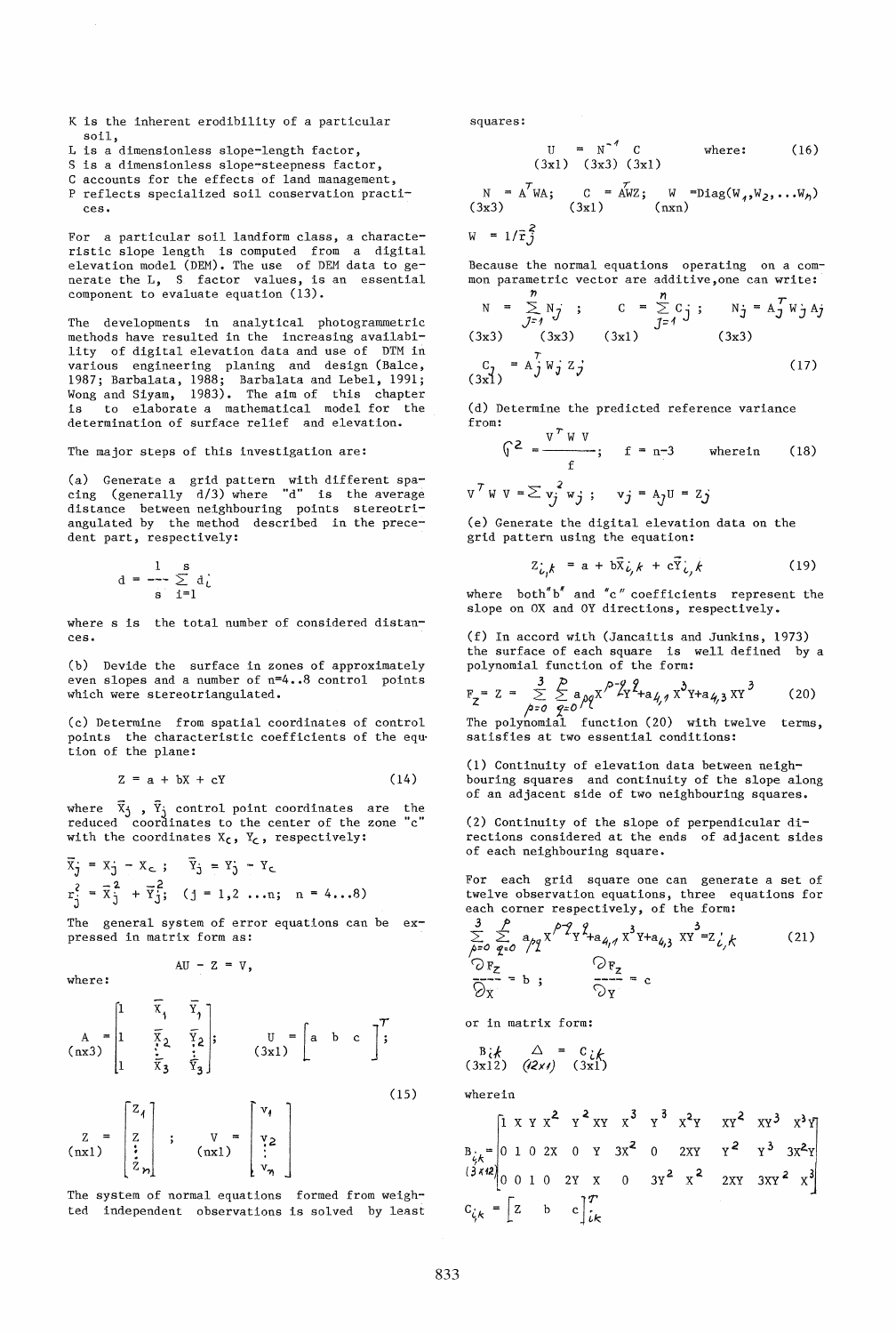For a grid square, the system corresponding to four corners will be:

$$
B \qquad \triangle = C \qquad (22)
$$
  
(12x12) (12x1) (12x1)

in which:

$$
B = \begin{bmatrix} B \zeta_f & B \zeta_f & B \zeta_f \\ T \zeta_f & T \zeta_f & T \zeta_f \zeta_f \end{bmatrix}^T
$$
  
\n
$$
T = \begin{bmatrix} T \zeta_f & T \zeta_f & T \zeta_f \zeta_f \end{bmatrix}^T
$$

with the least squares solution:

$$
\Delta = \mathbf{B}^{-1} \mathbf{C} \tag{23}
$$

The B matrices being identical for all grid squares, it is necesary to invert only once and then to apply the prediction function (20) to obtain a digital elevation data for a certain point inside the considered square.

(g) Compute the predicted variance 
$$
\sqrt{p}
$$
 from:  
\n $\sqrt{p^2 - \frac{1}{m} \sum_{i=1}^{m} x_i^2}$ , with  $v_i = \overline{z}_i - z_i$  (24)

By choosing adequately the side of grid squares one can establish a concordance between  $\sigma_A$  and  $\sigma_Z$ of stereotriangulated points.

A computer program SURFACE was elaborated according with the above predicted DEM. The output of this program provides:

(1) The residuals  $v_j$  and RMS in equation (18).

(2) The digital elevation data for all points which defined the grid squares in eq. (19).

(3) The predicted polynomial function  $F_2 = Z$  from eq. (20) for all points which generate a new densified grid.

(4) The residuals  $v_i$  and RMS (24) for control and stereotriangulated points.

### EXPERIMENTAL PROCEDURE

To obtain information on characteristic surface roughnesses in a forest area after a clear cut and to monitor the dynamical erosion process, a close-range photogrammetric technique was used.

The metric camera used in this project was a Zeiss UMK-1318. Monochrome with natural light. The lighting was chosen so as to accentuate the surface without to cause loss of details in the shadowed areas.

For the photogrammetric measurements, control was provided by twelve points evenly distributed in the research zone. Their positions were determined by geodetic method, using microtriangulation and microtrilateration methods.

Five convergent photographs of a targetted test range with 120 maximum angle of convergence were observed on a monocomparator and the observations were processed through a bundle adjustment combined with geodetic distance observations by DIS-TANCE program. With the coordinates of triangulated points, digital elevation data were initially generated on a grid pattern with a grid spacing of: Imxlm; 0.5mxO.5m; 0.25mxO.25m and O.lmxO.lm. These data sets constituted the basic data sets of this study. Based on these data, a perspective view of the predicted surface was generated (Fig. 1 and Fig. 2).

Digital elevation data represent the situation in the autumn 1991. To evaluate the change in elevation and the volume of soil moved, a cycle of two measurements per year are planned.

## CONCLUSIONS

The objective of this investigation was to determine the feasibility of using analytical photogrammetric methods and a DEM to monitoring dynamical erosion process.



Fig.1 Three-dimensional representation of forestry area - right view